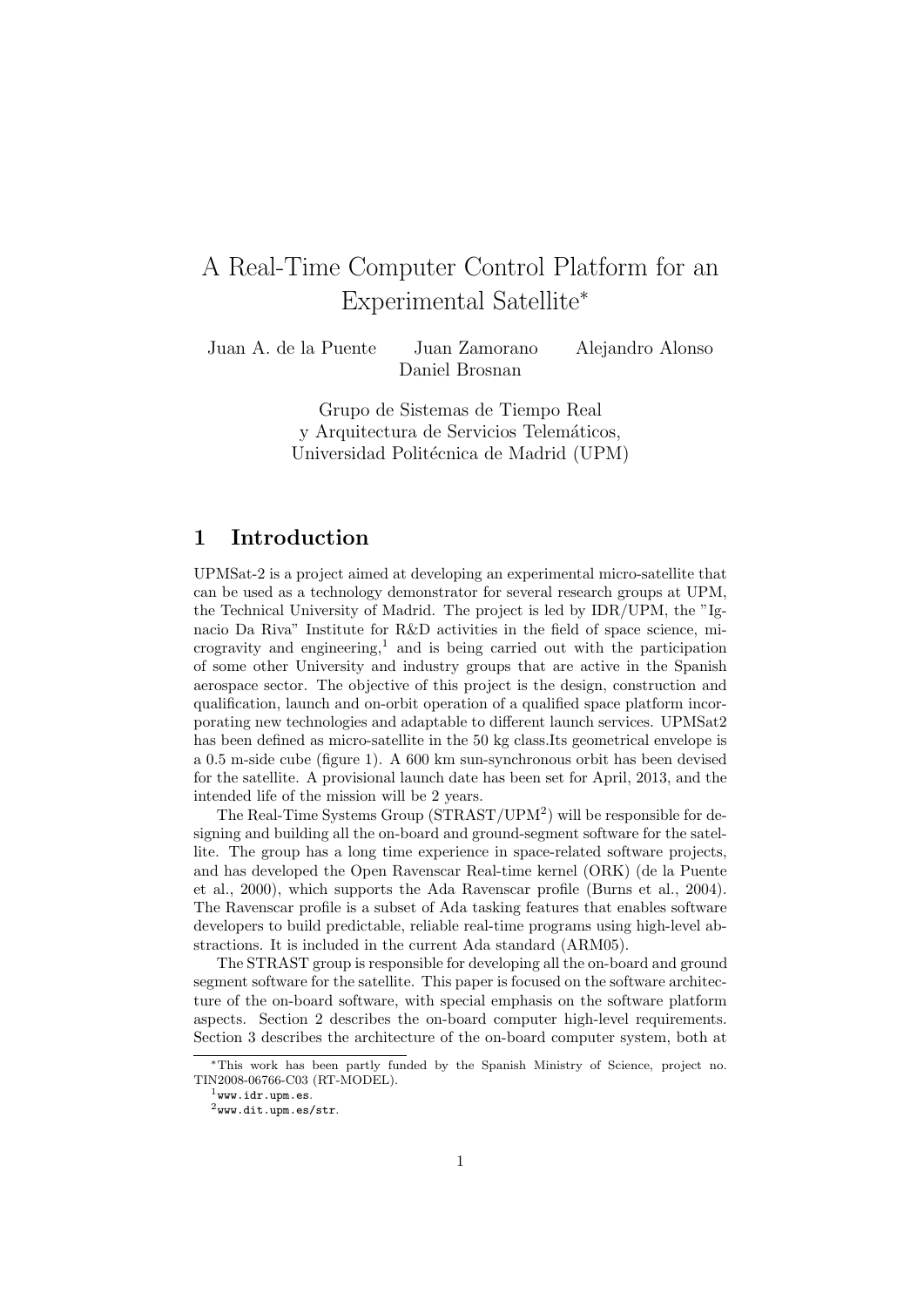

Figure 1: UPMSat2 external view.

the hardware and software levels. Section 4 summarizes the methodological aspects of the on-board software development. Finally, some conclusions and a summary of the remaining work to be done are recorded in section 6.

## 2 On-Board Computer requirements

#### 2.1 On-board computer functionality

All the computer-related functions on board of the UPMSat2 satellite are executed on a single computer platform, called the On-Board Computer (OBC). Its main functions are:

Attitude determination and control (ADCS). The attitude of the satellite (i.e. its orientation with respect to the Earth surface) is computed from the signals provided by a set of three sensors that measure the intensity of the Earth magnetic field on the platform reference axes (magnetometers).

The attitude is controlled most of the time by means of a passive mechanism, consisting on three sets of permanent magnets that tend to align with the Earth magnetic field. When this is not enough, a set of three magnetic coils (magneto-torquers) are used as actuators in order to adjust the attitude to the required angle values.

Telemetry and telecommand management (TMTC). The satellite communicates with the Earth station by means of two radio links. Telemetry data (i.e. information sent by the satellite to ground) are coded and packaged by the OBC software according to standard protocols, and sent to the communications hardware (TMC) in order to enable the ground operators to monitor the operation of the satellite and its orbital parameters.

Telecommands are produced by the ground equipment and sent by radio to the satellite. Upon reception by the communications hardware, they are forwarded to the OBC for decoding and execution.

Platform monitoring and control. This function includes periodic operational and navigational data measurements (e.g. temperatures and voltages at various points, orbit and attitude parameters), which are sent to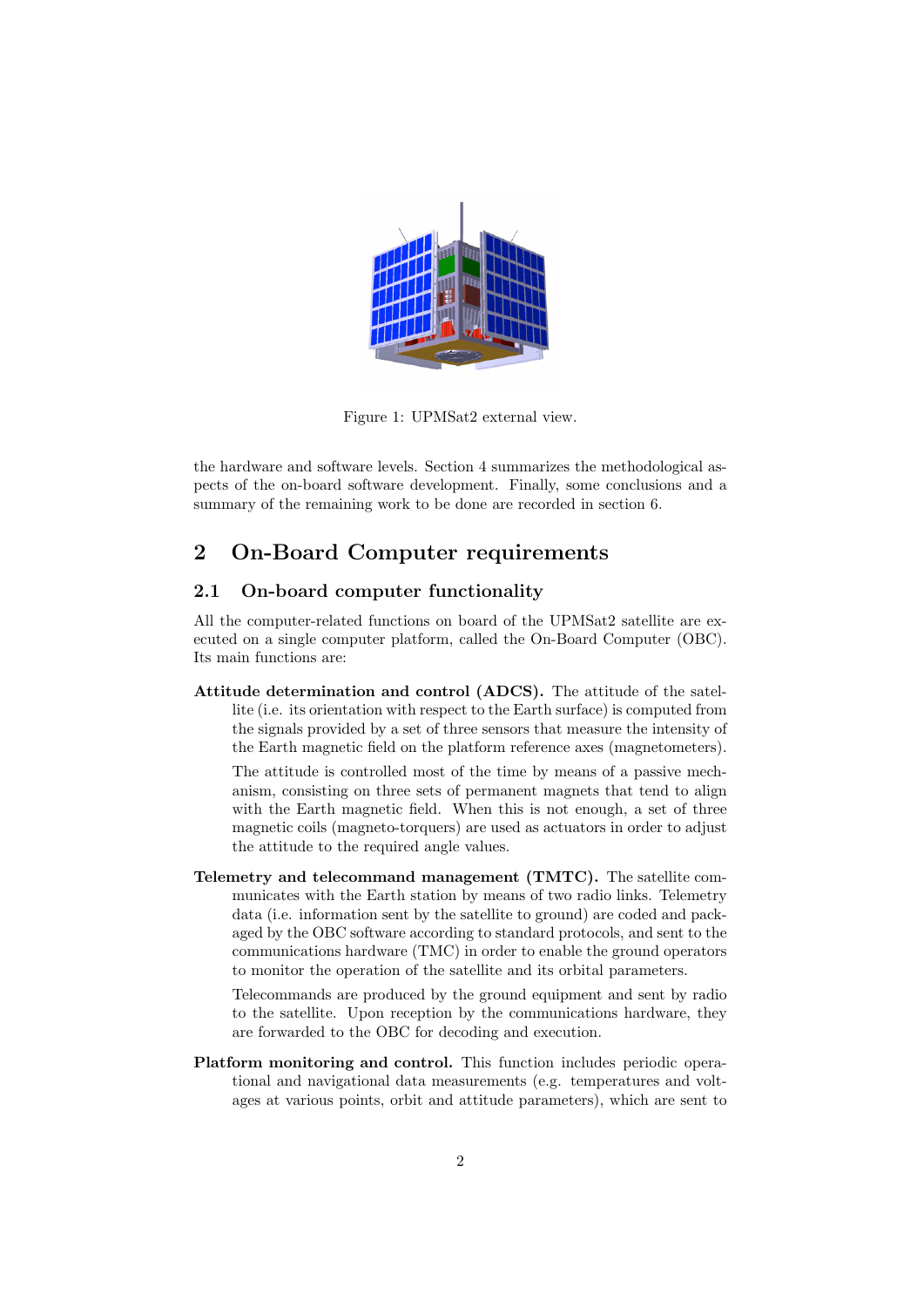

Figure 2: OBC context diagram.

the ground station by telemetry. Monitoring functions also include detecting some possible incorrect situations and signalling them to ground.

Basic platform control functions (e.g. power supply and temperature) are mostly carried out directly in hardware. The computer functionality consists on setting references and changing operation modes when necessary (e.g. low battery voltage).

- Fault detection, isolation, and recovery (FDIR). One important function is to detect and recover from faults of the computer system itself. The approach to FDIR in the project is mostly based on constructive mechanisms, e.g. decoupling of software modules, software cheeks and redundancy.
- Payload data management. The payload is the part of the satellite that carries out the mission objectives. Possible payloads for the UPMSat2 mission include an Earth observation system and a marine emergency surveillance system.

Figure 2 shows a context diagram of the system including its main functionality.

#### 2.2 Software requirements

Based on the required functionality, a software system specification document (SSS) has been produced, according to the standards commonly used in the European space industry (ECSS40). The document also includes some nonfunctional requirements, including temporal requirements for some functions,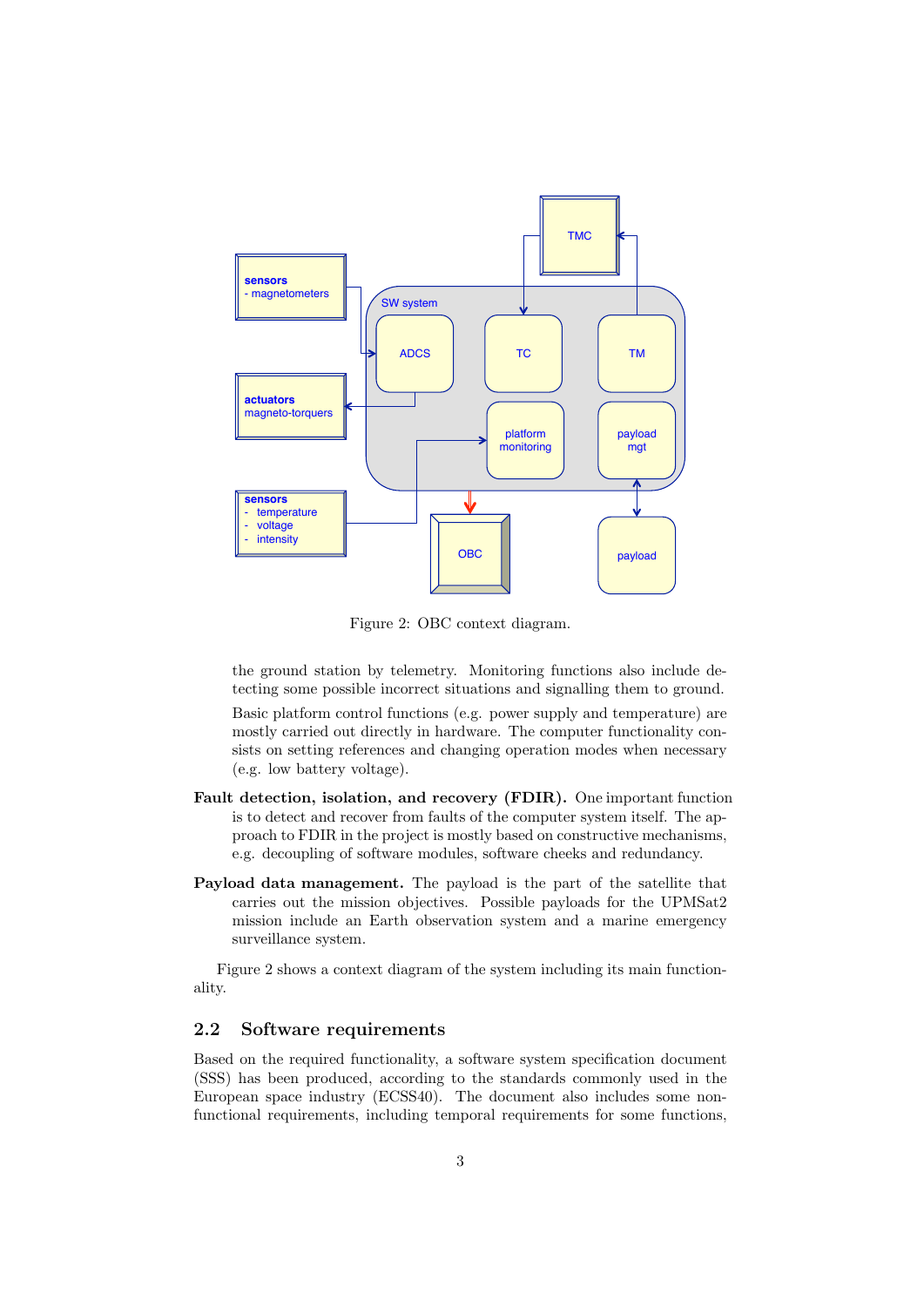and the requirement to use Ada and open source software to the largest possible extent.

## 3 Computer system architecture

The hardware architecture is based on a LEON3 computer<sup>3</sup> implemented on an FPGA, with a clock frequency of 266 MHz. The computer board includes 1 GB of SDRAM, a 1 GB solid state disk, and a number of analog and digital input and output lines.

The software architecture is based on the functional components of the system, as depicted on figure 3.



Figure 3: UPMSat2 software architecture.

### 4 Software development methodology

#### 4.1 Model-driven software engineering

Following previous experience in the  $\text{ASSERT}^4$  and  $\text{CHESS}^5$  projects, a modeldriven engineering approach (Schmidt, 2006; Zamorano and de la Puente, 2010) will be used to develop the on-board software system. Accordingly, the system is first described as a high-level platform-independent model (PIM), which is later transformed to a platform-specific model (PSM), including all implementation

<sup>3</sup>See www.gaisler.com.

<sup>4</sup>Automated proof-based System and Software Engineering for Real-Time systems. FP7 IST IP004033. http://www.assert-project.net

<sup>5</sup>Composition with Guarantees for High-integrity Embedded Software Components Assembly. Artemis JU grant no. 216882. www.chess.project.ning.com.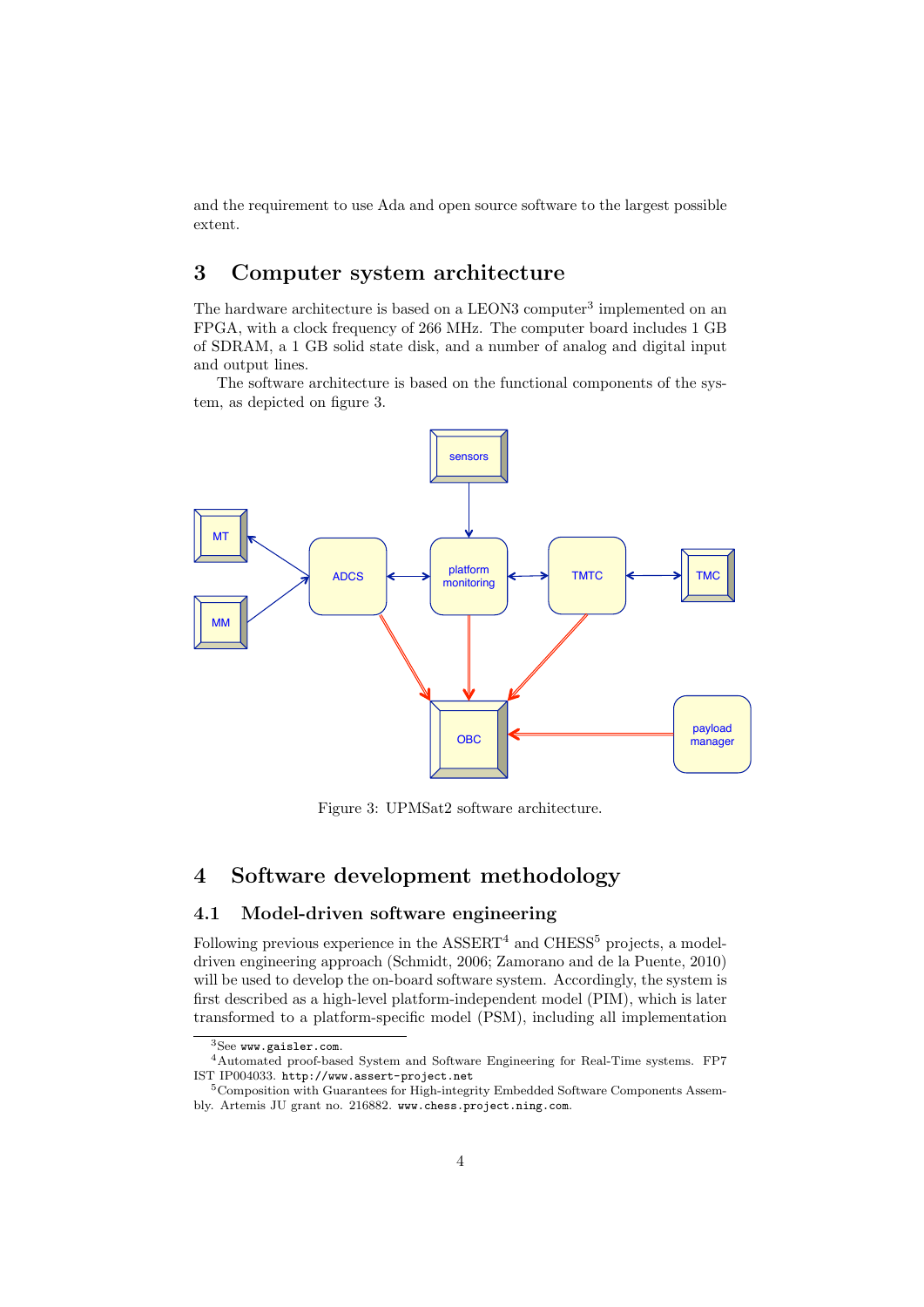

Figure 4: Software development process.

details. The system is implemented by automatically generating code from the PSM. Figure 4 shows the main elements of the development process.

An important aspect of such a process is the emphasis on separation of concerns. The functional aspects of a system are modelled first, as a set of components connected by functional interfaces. Non-functional aspects, such as timing properties, are specified as annotations of the corresponding operations.

Concurrency and real-time behaviour is added at the PSM level, which implements the PIM by embedding functional behaviour in containers that exhibit pre-determined properties. Examples are periodic and sporadic tasks, and protected and unprotected passive data objects. A key aspect of the PSM is that Ada source can be generated for all kinds of containers (see e.g. Pulido et al., 2007; Panunzio and Vardanega, 2011). Another important point is the availability of an execution environment that can guarantee that the behaviour exhibited by the PIM model is really implemented at the platform level. GNAT/ORK+ is an example of such an execution environment (de la Puente et al., 2008).

## 5 Functional model of the UPMSat2 ADCS

The above ideas have been applied to the development of the attitude determination and control subsystem of the satellite. In order to keep up with the general practice of control engineers, the attitude dynamics and the controls system have been modelled using  $Simulink<sub>1</sub><sup>6</sup>$  as part of the platform-independent model. This high-level model has been used to develop the ADCS code by carrying out the following steps:

 $^6$ www.mathworks.com/products/simulink.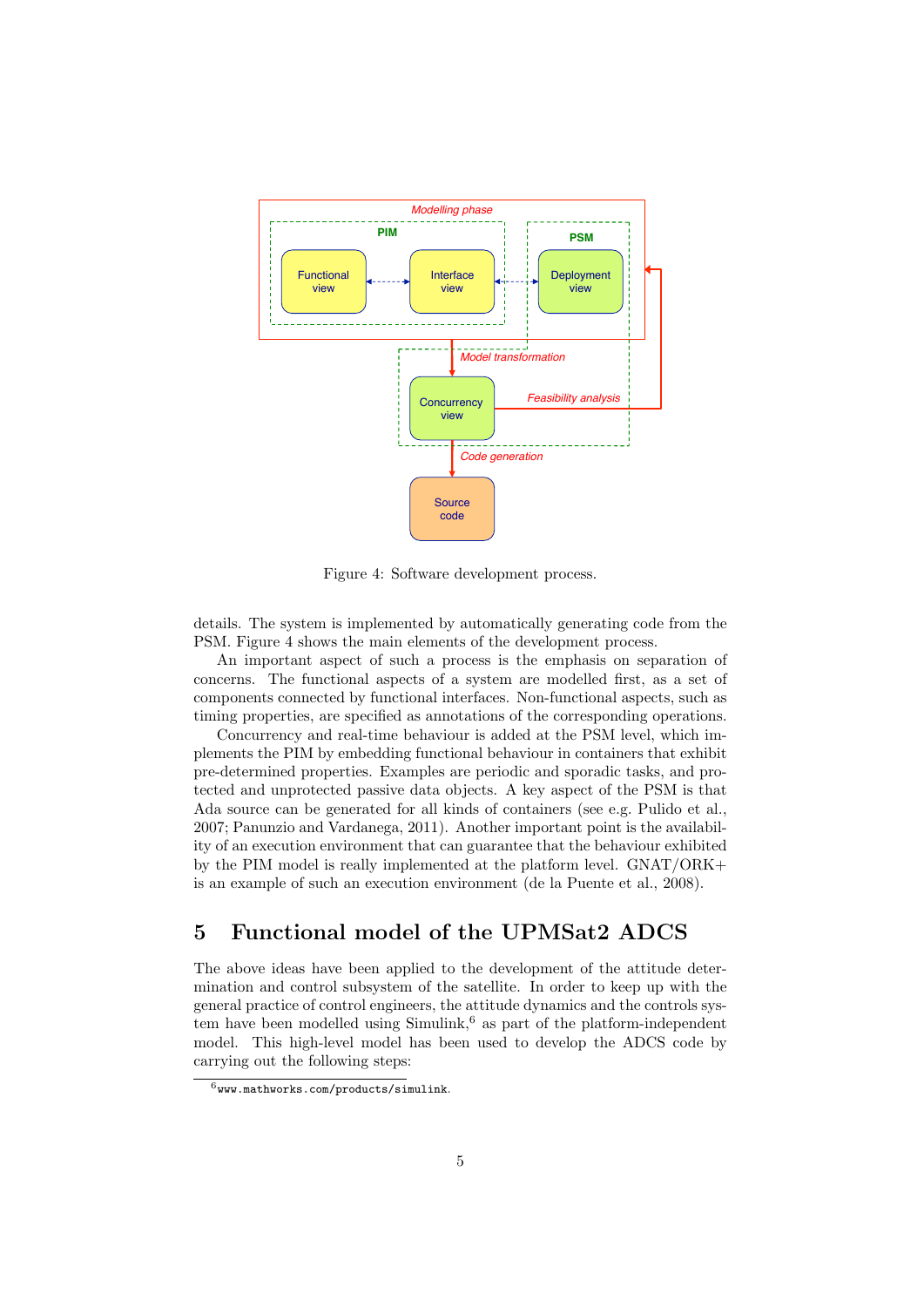- C sequential code for the control algorithm has been automatically generated from the dynamic model using the appropriate Simulink toolkit.
- Sequential code is embedded into a cyclic container at the PSM level, using TASTE tools.<sup>7</sup>
- Final code for the full subsystem is generated from the PSM, again using TASTE tools.
- The code is uploaded to the computer board for testing. The Simulink hardware-in-the loop facilities can be used to test the subsystem and validate its operation against a dynamic model of the satellite attitude.

### 6 Conclusion

The UPMSat2 project is an excellent occasion for our group to apply recent research on real-time software engineering to a real space mission. Although the scope and size of an academic system is limited, it is still a real development which will give us the opportunity to show that the ORK+ technology and modern software engineering methods can be successfully applied in such a demanding kind of applications.

We expect to devote the next months until the launch date to completing the development of the software, and to carry out all the necessary verification and validation activities that will ensure that the software is correct in its final form.

## Acknowledgments

The authors wish to acknowledge the collaboration of the rest of the UPMSat2 team, especially Eduardo Serantes, Manuel Rodríguez (RETEMSA), and Ángel Sanz, Gustavo Alonso, Ali Ravanbakhsh, and Assal Farrahi (IDR/UPM).

## References

- ARM05. ISO/IEC 8652:1995(E)/TC1(2000)/AMD1(2007): Information Tech $nology - Programming Languages - Ada$ .
- Alan Burns, Brian Dobbing, and Tullio Vardanega. Guide for the use of the Ada Ravenscar profile in high integrity systems. Ada Letters, XXIV:1–74, June 2004. ISSN 1094-3641. doi: http://doi.acm.org/10.1145/997119.997120. URL http://doi.acm.org/10.1145/997119.997120.
- Juan A. de la Puente, José F. Ruiz, and Juan Zamorano. An open Ravenscar real-time kernel for GNAT. In Hubert B. Keller and Erhard Plödereder, editors, Reliable Software Technologies — Ada-Europe 2000, number 1845 in LNCS, pages 5–15. Springer-Verlag, 2000.

<sup>7</sup>Downloadable from www.assert-project.net/-TASTE-.